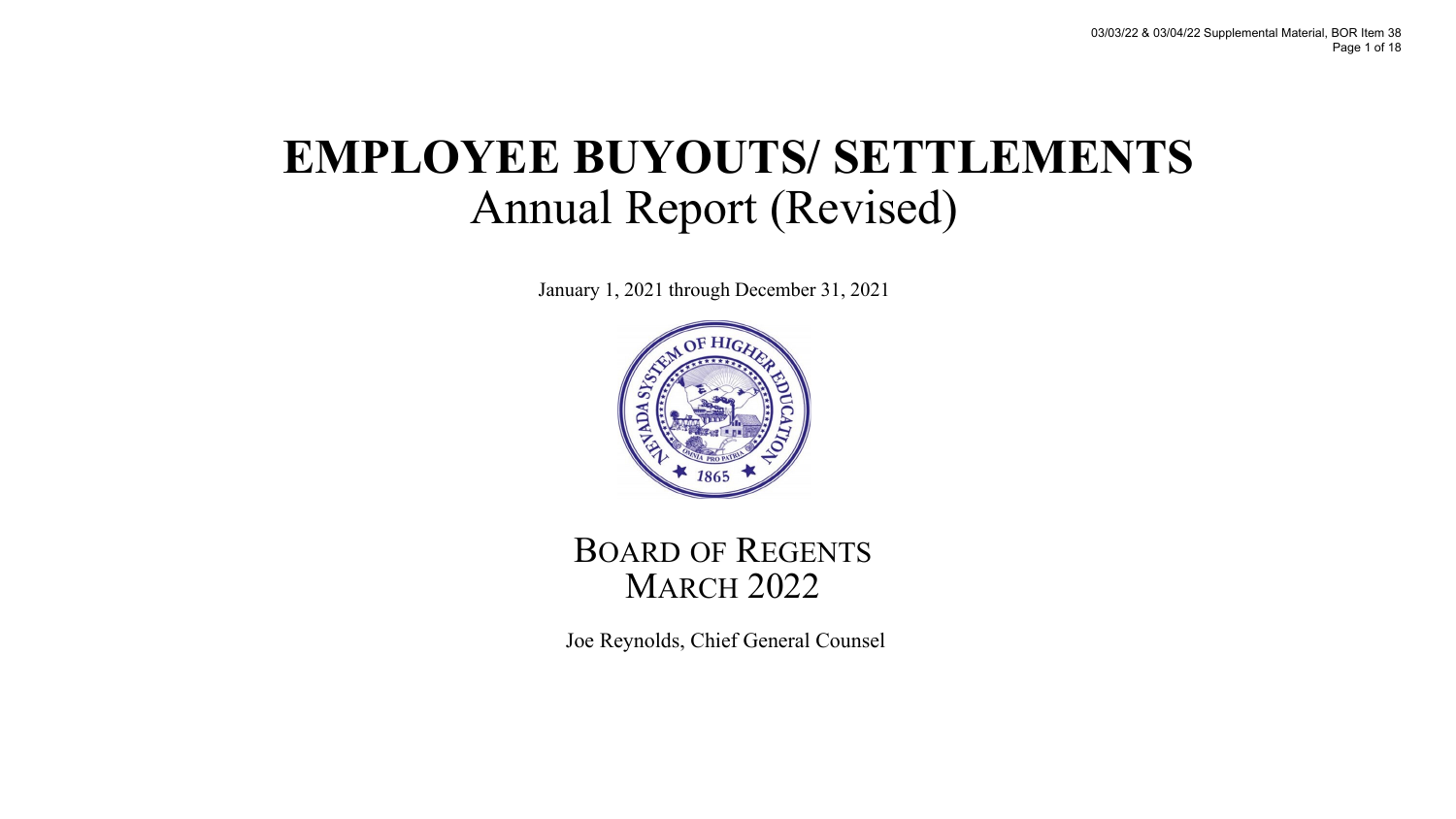### **In 2018/2019, the Board adopted a new policy regarding the annual reporting of employee contract buyouts/settlements.**

### Section 49, Chapter 3, Title 4 of the NSHE Handbook

- Notice must be approved in writing by the institution President and reported by the institution's General Counsel to the NSHE Chief General Counsel within five (5) business days of the President's approval.
- Report shall occur on a form prescribed by the NSHE Chief General Counsel that includes the name and title of the employee, the institution, the relevant dates, the amount of the buyout, and a justification.
	- The Chancellor shall prepare a public annual report to the Board.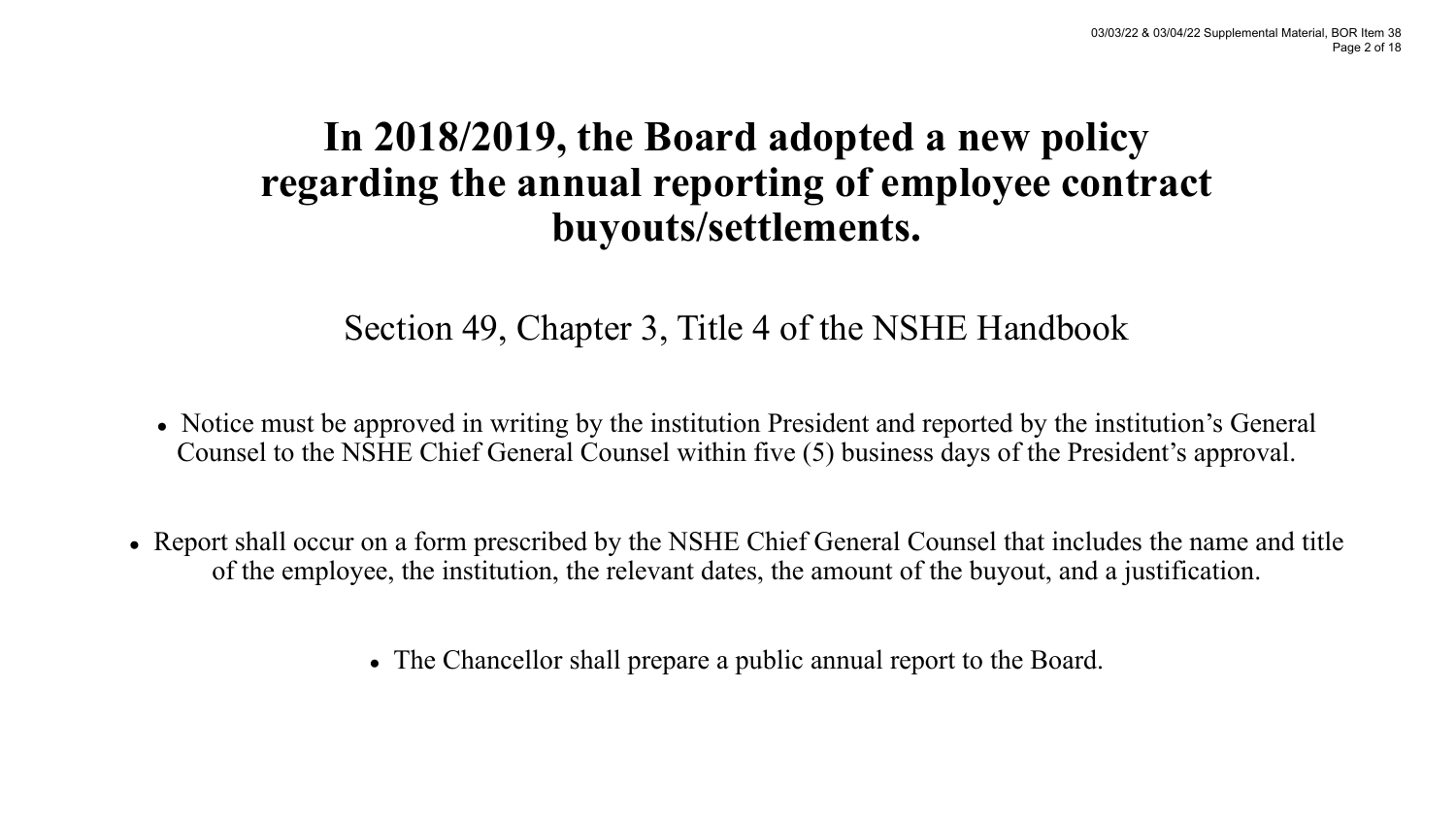### **Purpose of the Report**

- Under current policy established by the Board of Regents in Title 2, Chapter 5, Section 9 of the Code, nontenured academic faculty and administrative faculty of NSHE institutions are entitled to periods of advanced notice when their employment is being ended for reasons other than their voluntary retirement or formal disciplinary action.
- The period of required advanced notice are often referred to as a 'notice of non-reappointment' or NNR.
- The period of required 'notice of non-reappointment' or NNR an NSHE institution must provide depends upon the faculty member's original hire date within NSHE and the amount of time they have worked with us.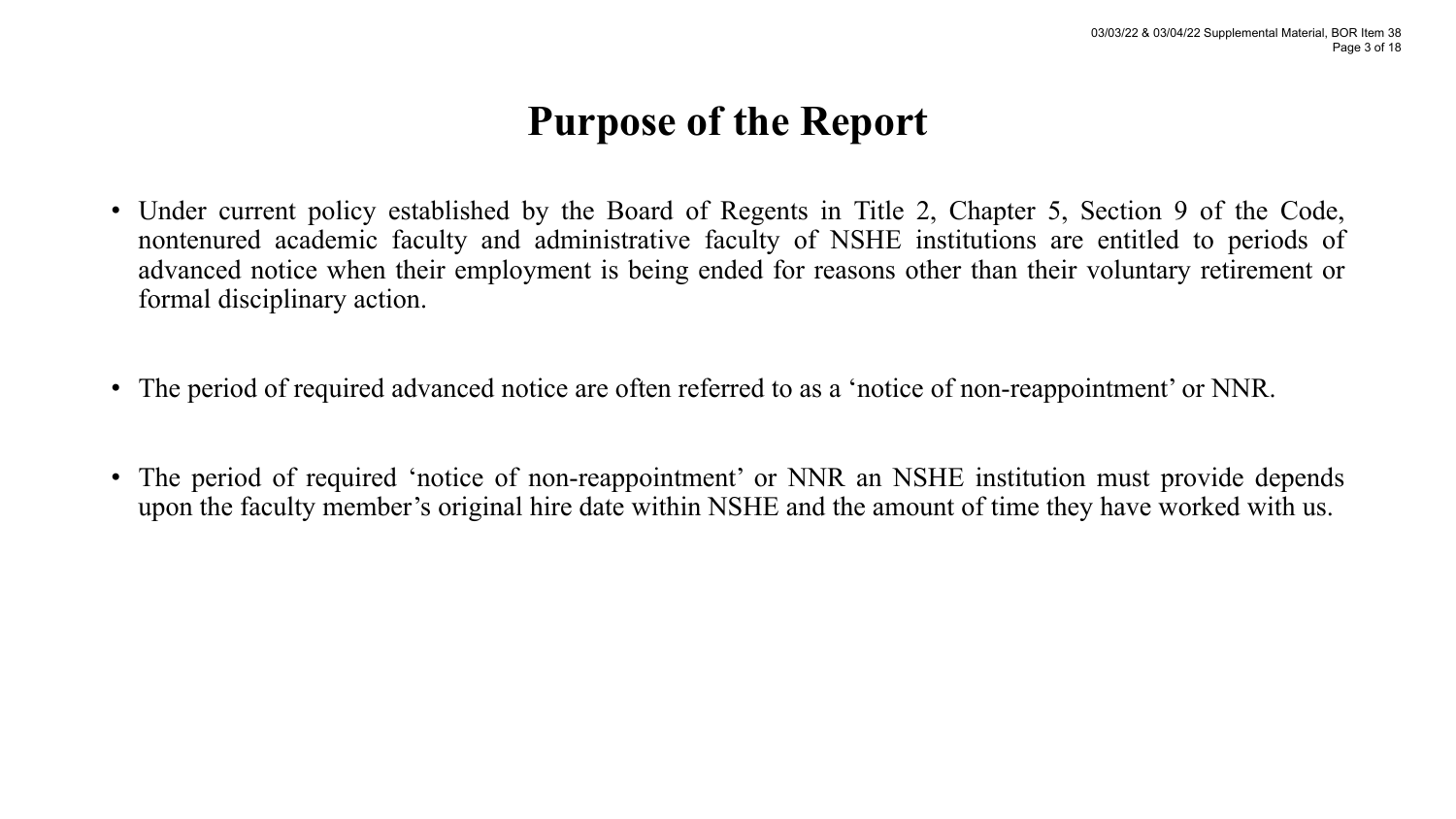### **Purpose of the Report (Continued)**

- Determining the applicable Code provision for a particular faculty member often requires analysis.
- For example, Title 2, Chapter 5, Section 9, Subsection 6(a) of the Code provides that a nontenured administrative faculty member hired *after* **July 1, <sup>2016</sup>**, is entitled to the following 'notice of non- reappointment' or NNR period:
	- In first year of employment, at least 60 calendar days notice;
	- In the second year of employment, at least 90 calendar days notice;
	- In the third year of employment, at least 120 calendar days notice; and
	- In the fourth year of employment, at least 180 calendar days notice.
- The Code requires different notice periods for faculty hired before July 1, 2016, or before March 1, 2005. Other notice periods are provided based upon the faculty member's job position or whether or not they have a written employment agreement.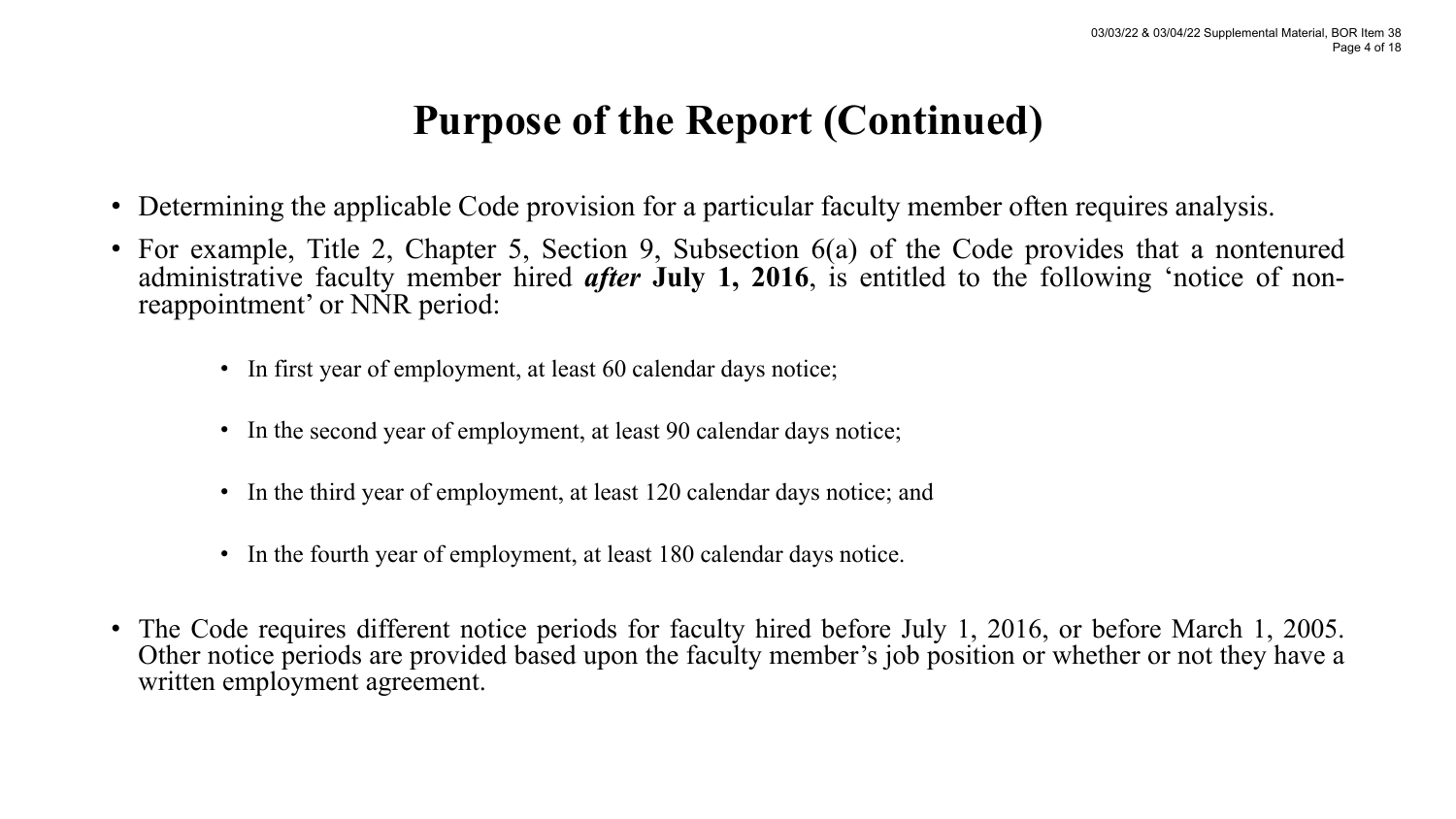### **Purpose of the Report (Continued)**

- The Board's policies present unique human resource and legal challenges when NSHE institutions determine it is necessary to make personnel changes for a number of reasons, such as department reorganizations, longer-term cost savings, or the employee was not a good fit for the position they held. In some instances, pre-litigation liability may also be a consideration.
- Prior to 2018, the identified costs associated with these policies were largely unidentified and/or unreported to the Board. The purpose of this annual Report is to provide the Board with a summary of costs associated with its policies.
- Names, job titles, and specific rationales underlying personnel decisions of each reported buyout/settlement are not included in this Report to protect the **confidentiality** of the former employee.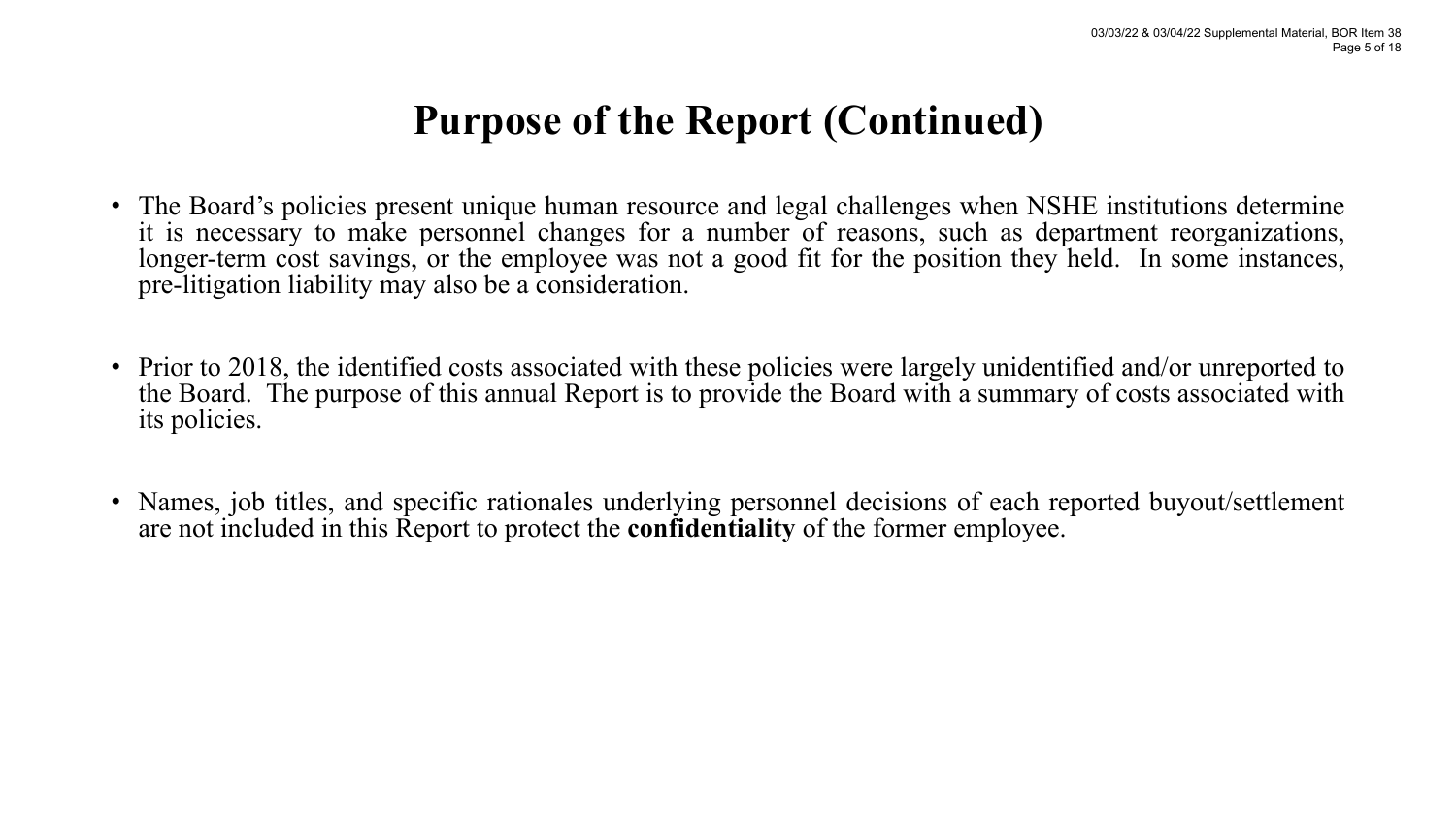### **Reported Buyouts/Settlements By NSHE Institution** JANUARY 1, 2021 TO DECEMBER 31, 2021

TMCC (12) \$403,097 (decrease from 2020) SA/SCS (3) \$154,158 (increase from 2020) WNC (3) \$122,583 (decrease from 2020) CSN (1) \$63,314 (increase from 2020) UNR (1) \$38,479 (decrease from 2020) UNLV None (decrease from 2020) GBC None (decrease from 2020) DRI None (decrease from 2020) NSC None (same as 2020) **Total Buyout/Settlements (20) = \$781,631**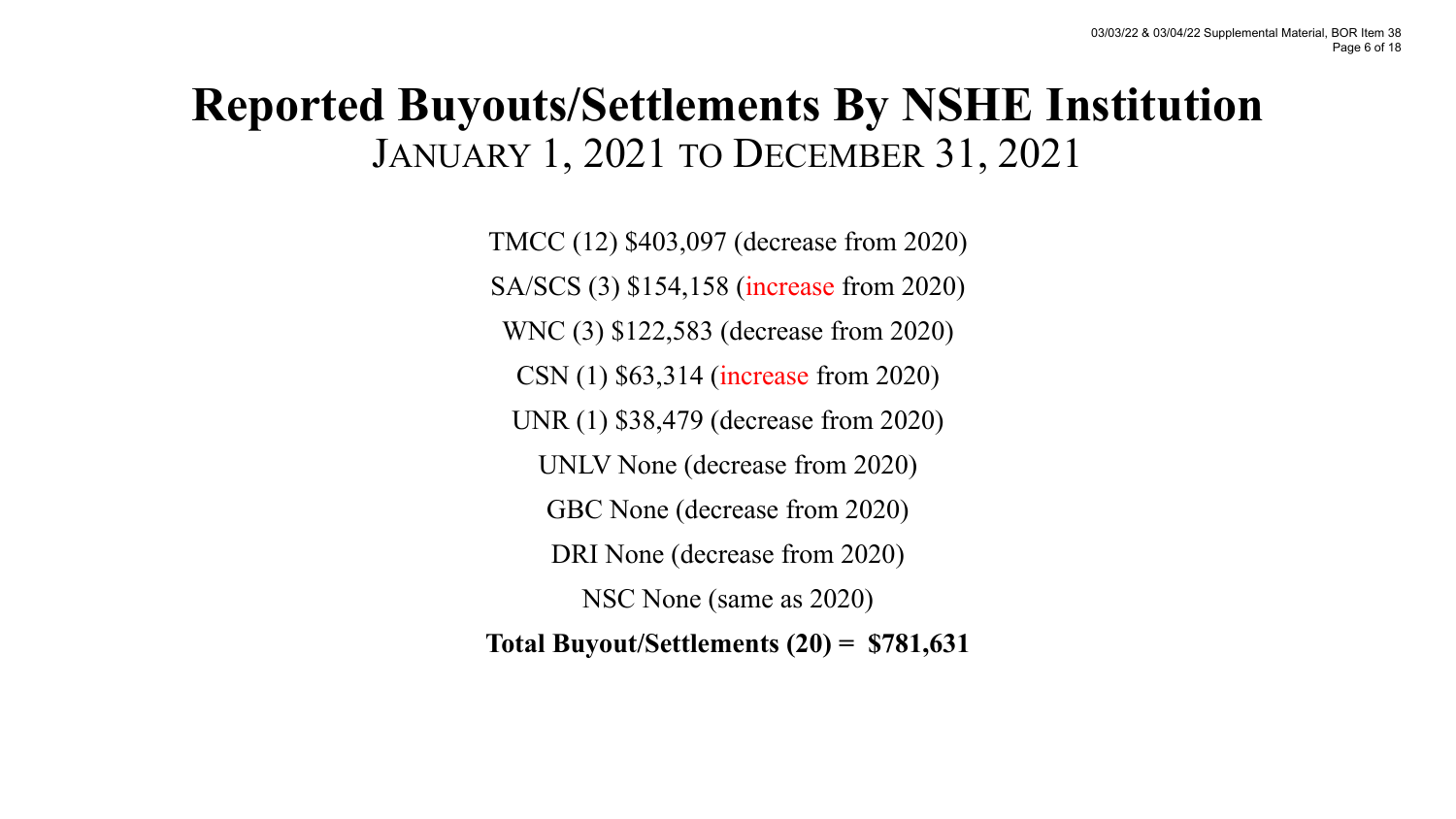## **Compare Buyouts/Settlements**  YEARS 2016/2018 TO 2019

### **Buyouts/Settlements July 1, 2016 to June 30, 2018**

103 Buyouts/Settlements (52 Average Per Year)\* Total Cost: \$8,861,268 (\$4,430,634 Average Per Year)

### **Approximately 84% Decrease**

#### **Buyouts/Settlements 2019**

18 Buyouts/Settlements Total Cost: \$713,631

\*NOTE: This number included those from UNLV's Voluntary Separation Incentive Program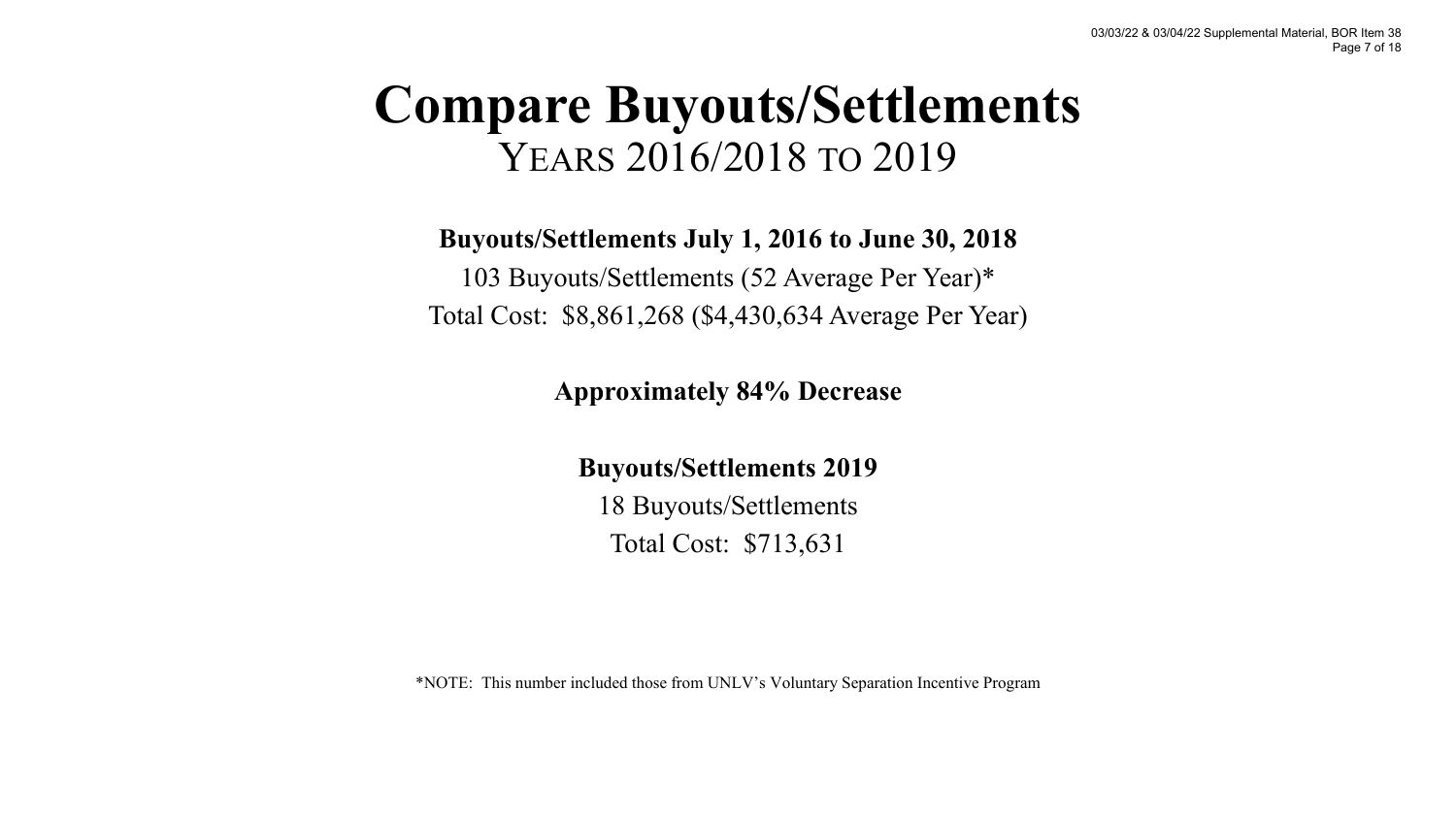## **Compare Buyouts/Settlements**  YEARS 2019 TO 2020

**Buyouts/Settlements 2019**

18 Buyouts/Settlements Total Cost: \$713,631

**Approximately 35.3% Increase** 

**Buyouts/Settlements 2020**

26 Buyouts/Settlements Total Cost: \$1,102,283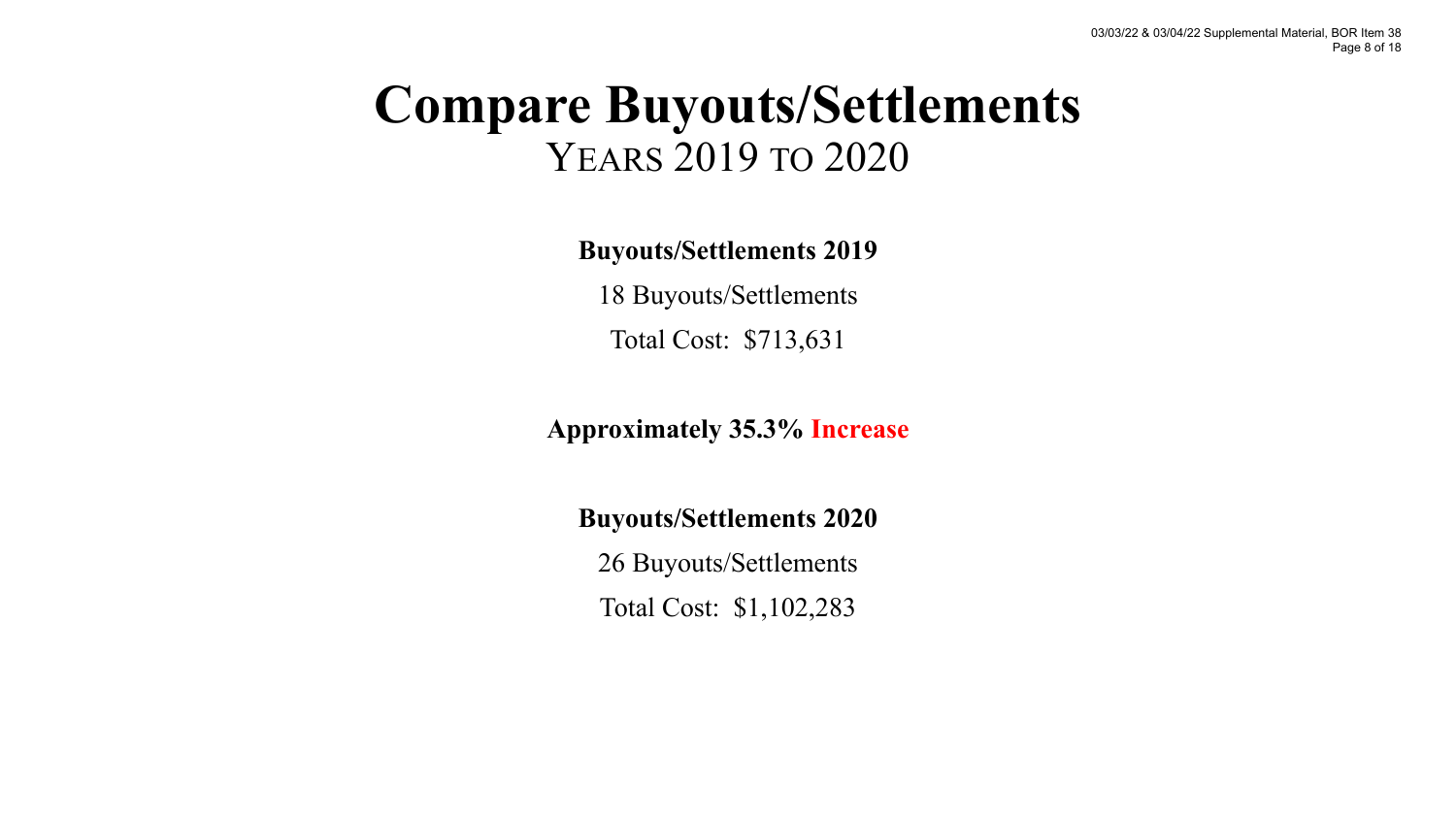## **Compare Buyouts/Settlements**  YEARS 2020 TO 2021

**Buyouts/Settlements 2020**

26 Buyouts/Settlements Total Cost: \$1,102,283

**Approximately 29.1% Decrease** 

**Buyouts/Settlements 2021**

20 Buyouts/Settlements Total Cost: \$781,631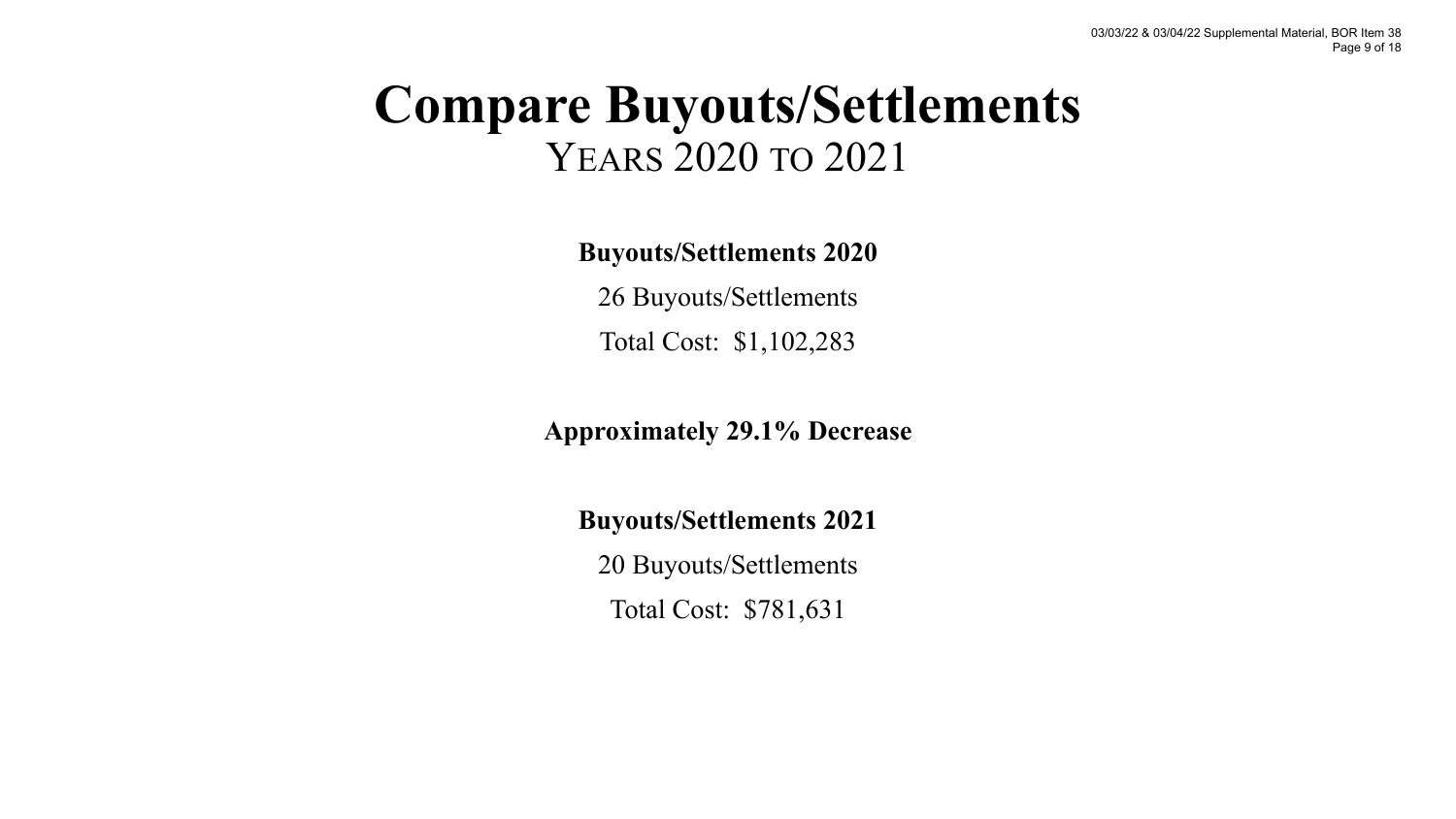# TRUCKEE MEADOWS COMMUNITY COLLEGE (TMCC)

### 12 Total Buyouts/Settlements

\$63,026 \$44,922 \$36,659 \$33,505 \$31,817 \$30,557 \$29,190 \$29,190 \$29,190 \$28,388 \$26,992 \$19,661

#### **TMCC 2021 Total = \$403,097**

TMCC 2020 Total = \$543,992

TMCC 2019 Total =  $$71,988$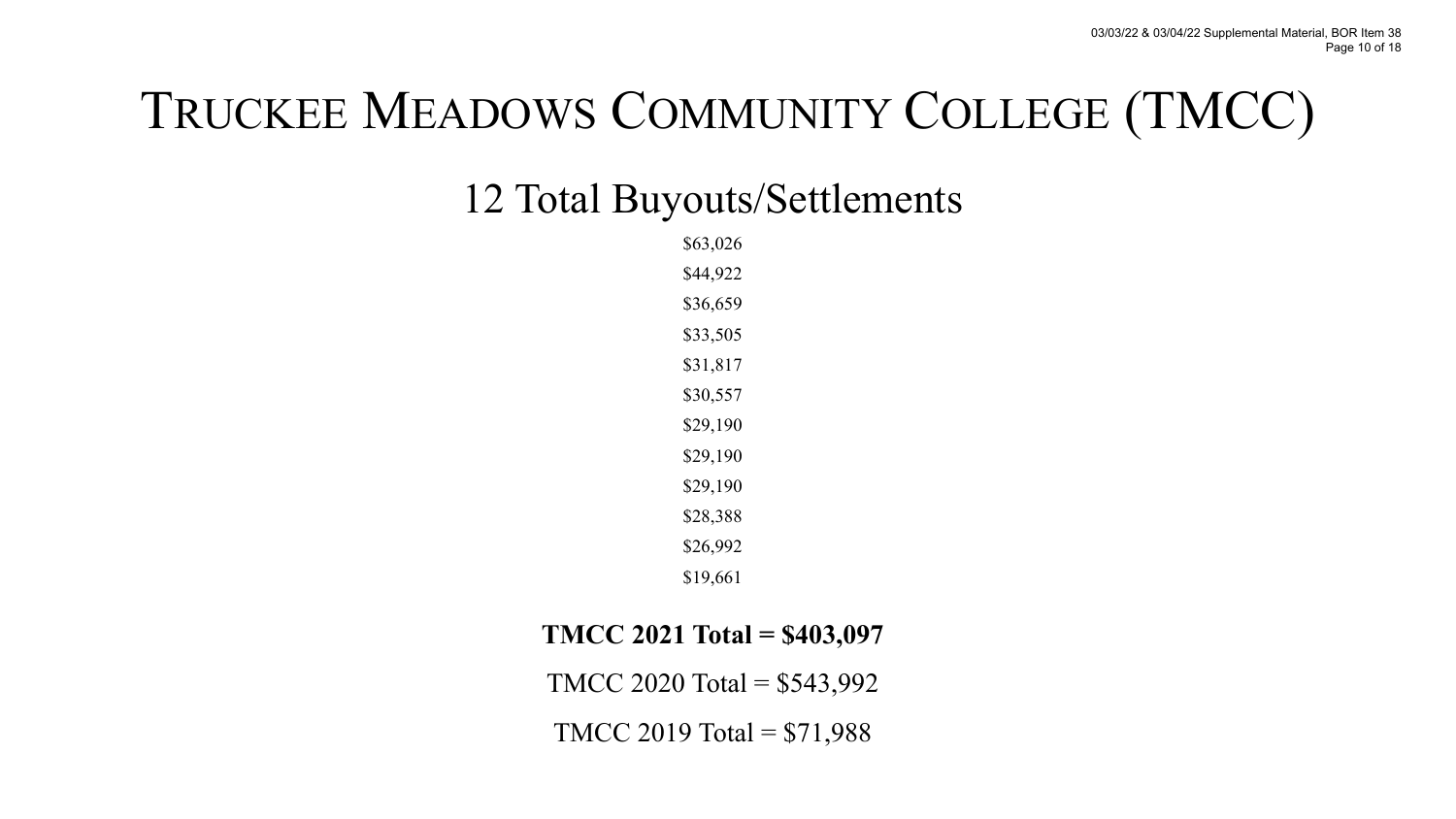## SYSTEM ADMINISTRATION/SYSTEM COMPUTING SERVICES

### 3 Total Buyout/Settlements

\$119,167 (SCS) \$20,625 (SA) \$14,366 (SA)

### **SA/SCS 2021 Total Cost = \$154,158**

SA/SCS 2020 Total Cost = \$27,102

SA/SCS 2019 Total Cost = \$60,741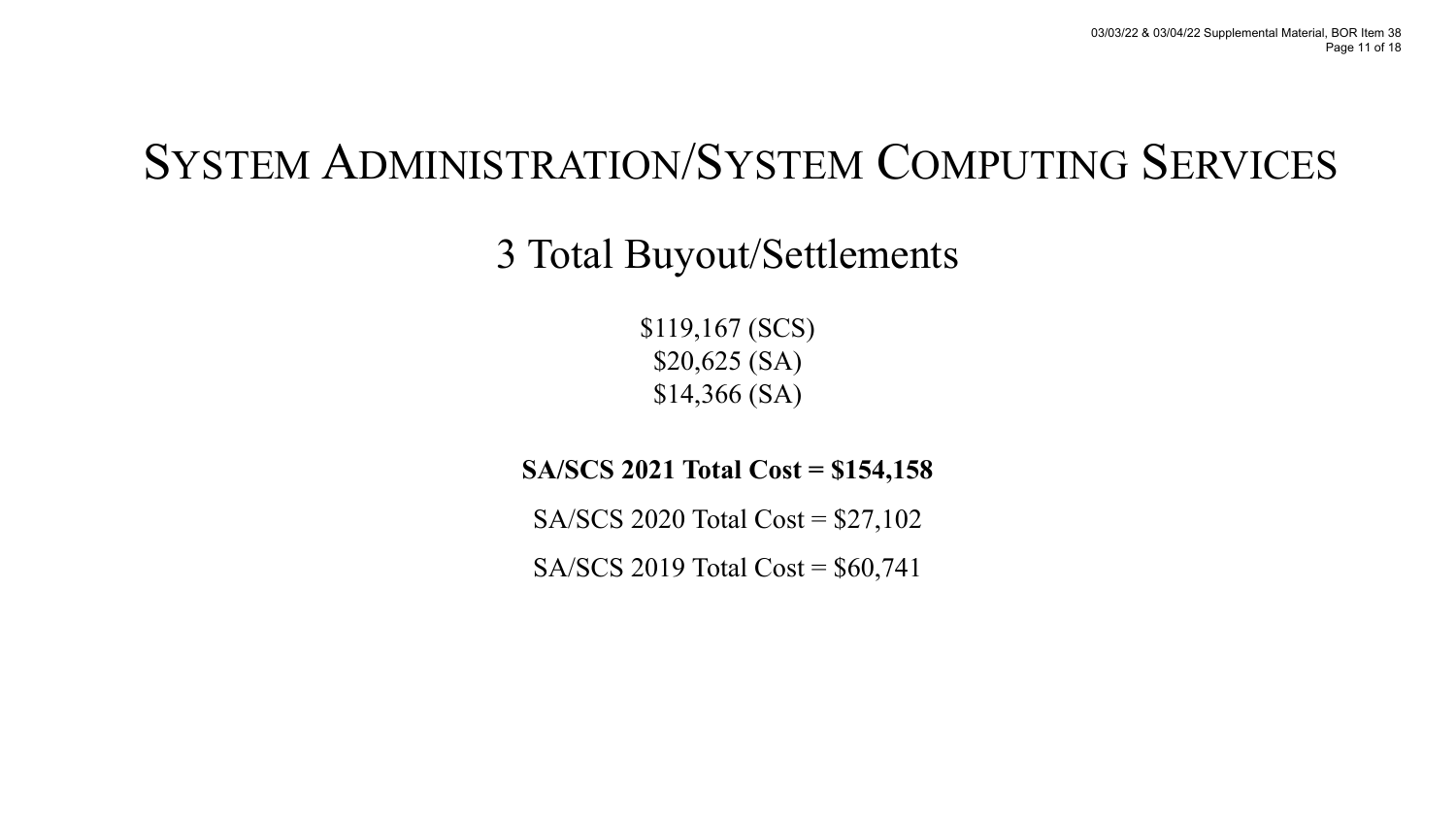# WESTERN NEVADA COLLEGE (WNC)

### 3 Total Buyouts/Settlements

\$61,748 \$35,835 \$25,000

**WNC 2021 Total = \$122,583**

WNC 2020 Total = \$196,327

WNC 2019 Total =  $$0$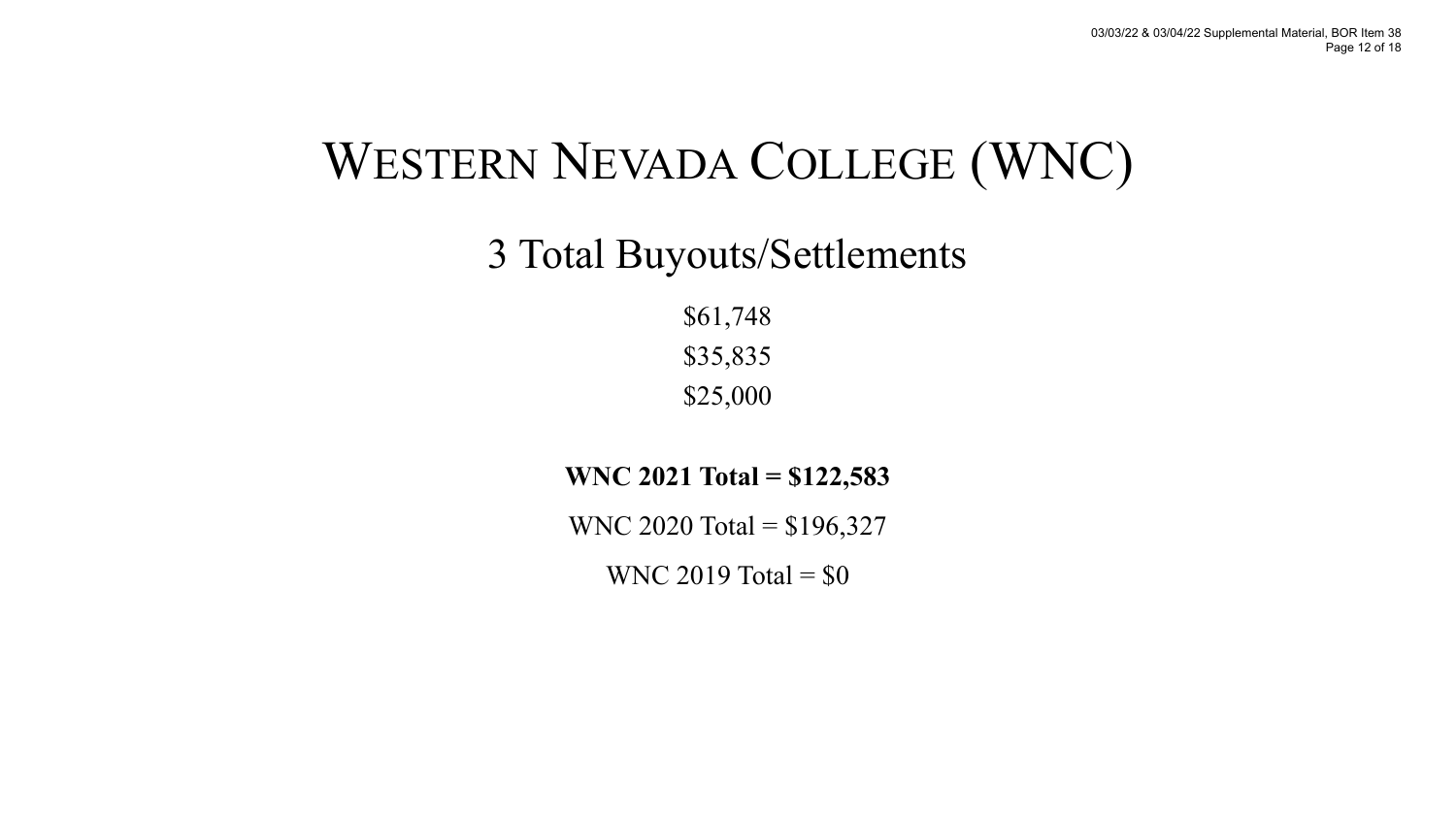# COLLEGE OF SOUTHERN NEVADA (CSN)

1 Total Buyouts/Settlements

\$63,314

**CSN 2021 Total Cost = \$63,314**

CSN 2020 Total Cost =  $$0$ 

CSN 2019 Total Cost = \$77,295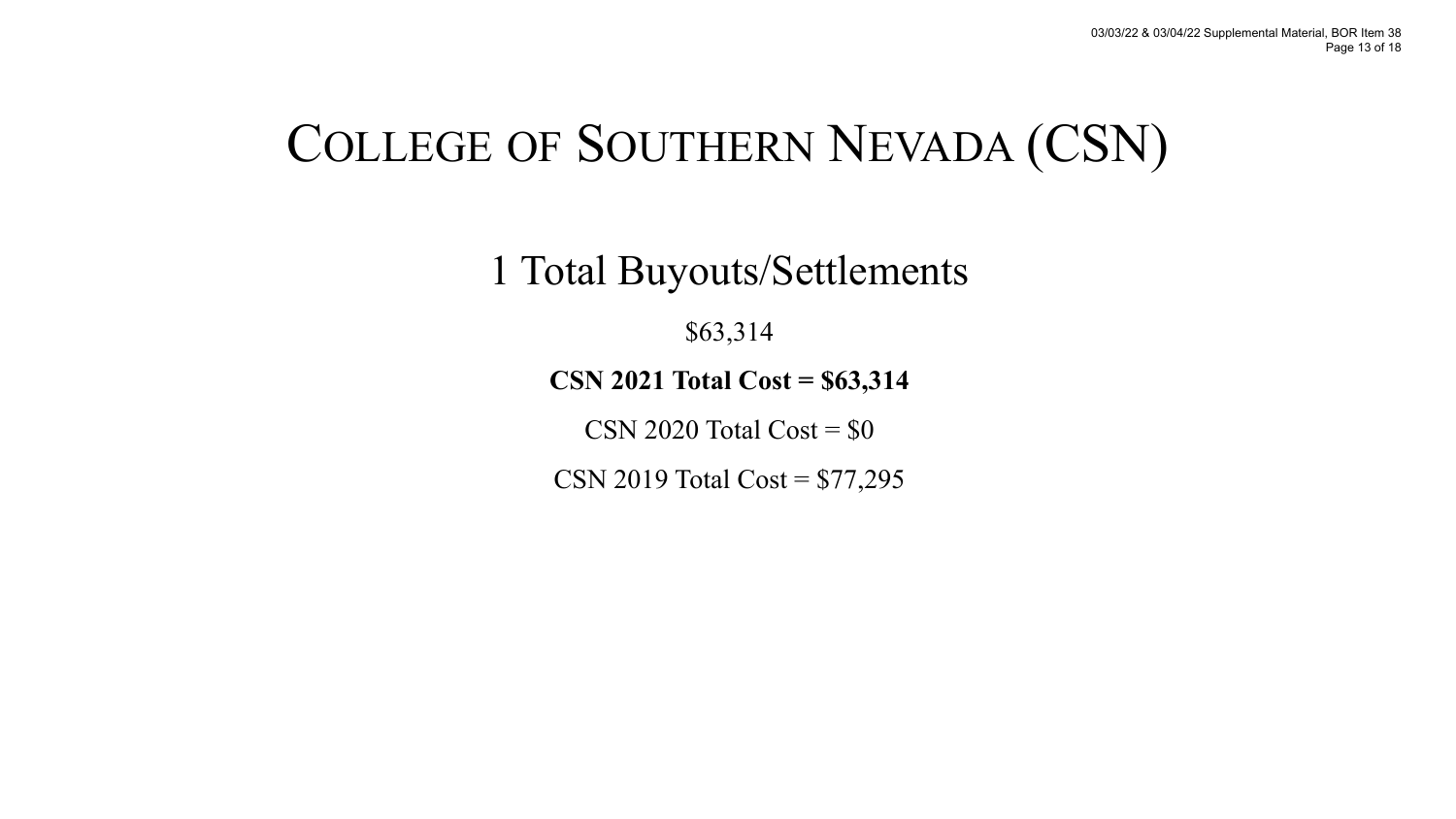# UNIVERSITY OF NEVADA, RENO (UNR)

1 Total Buyout/Settlement

\$38,479

**UNR 2021 Total Cost = \$38,479**

UNR 2020 Total Cost = \$53,144

UNR 2019 Total Cost = \$91,201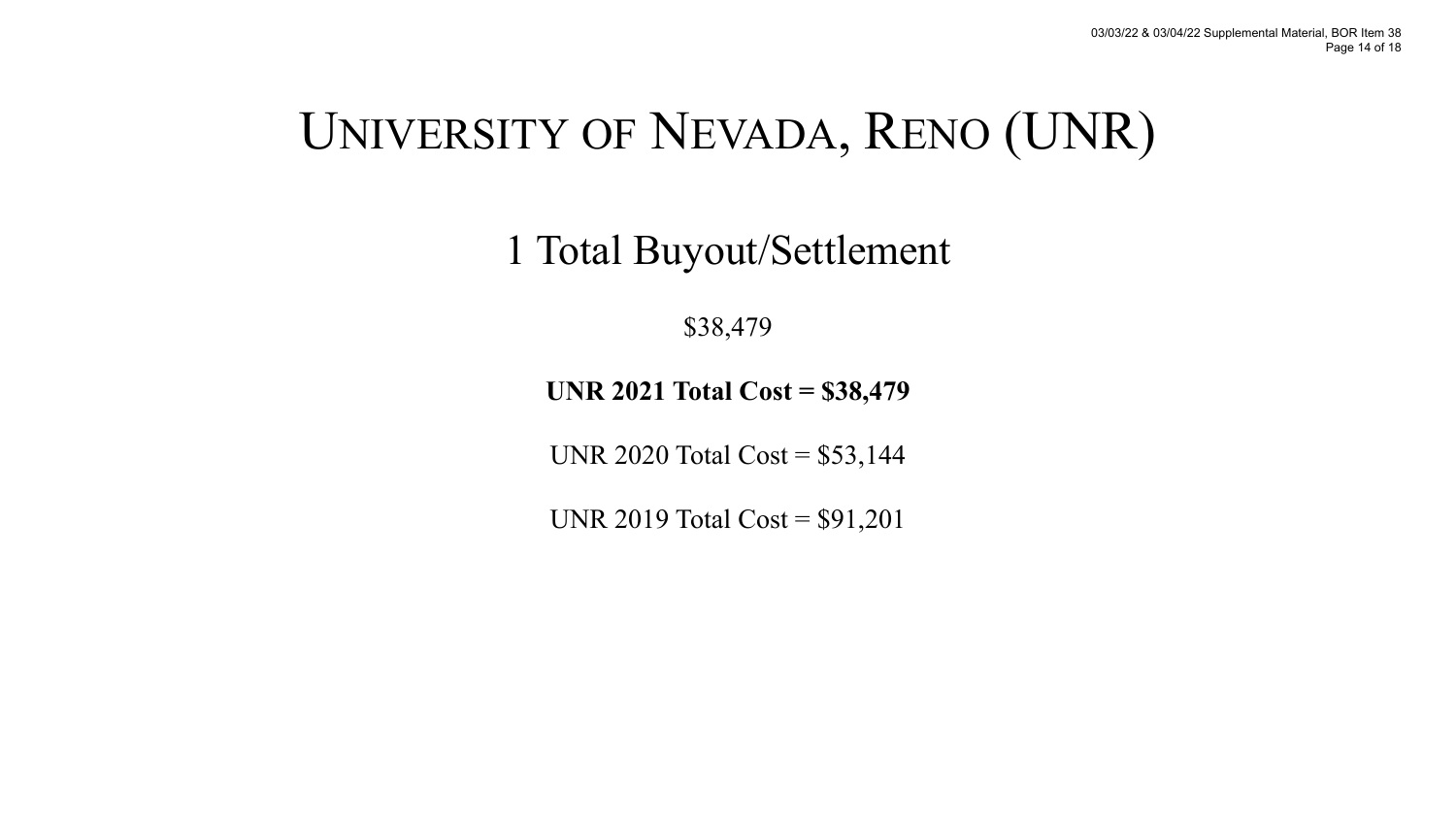# UNIVERSITY OF NEVADA, LAS VEGAS (UNLV)

None

**UNLV 2021 Total Cost = \$0**

UNLV 2020 Total Cost = \$90,409

UNLV 2019 Total Cost = \$347,406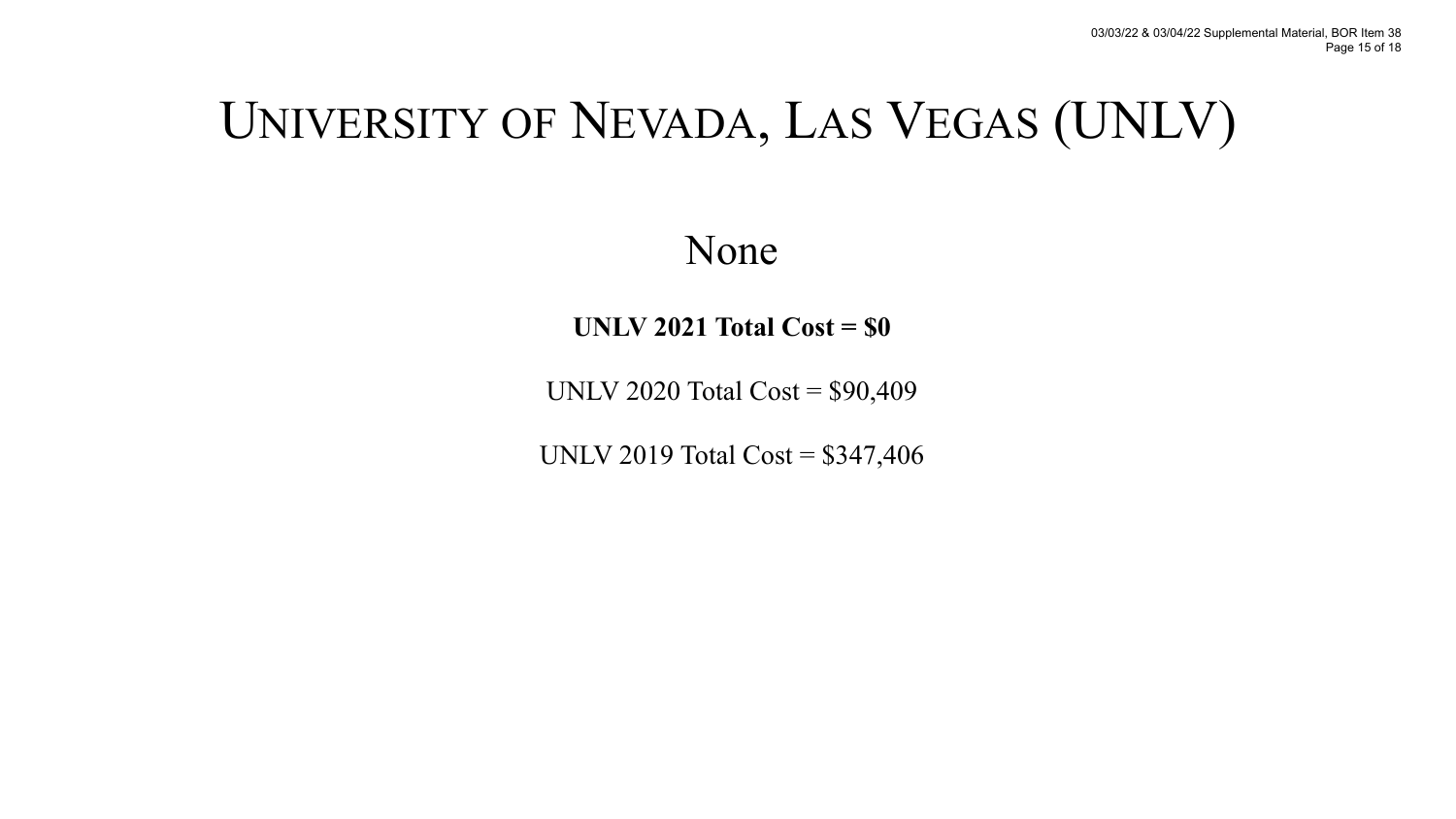# GREAT BASIN COLLEGE (GBC)

None

**GBC 2021 Total Cost = \$0**

GBC 2020 Total Cost = \$184,001

GBC 2019 Total Cost = \$25,000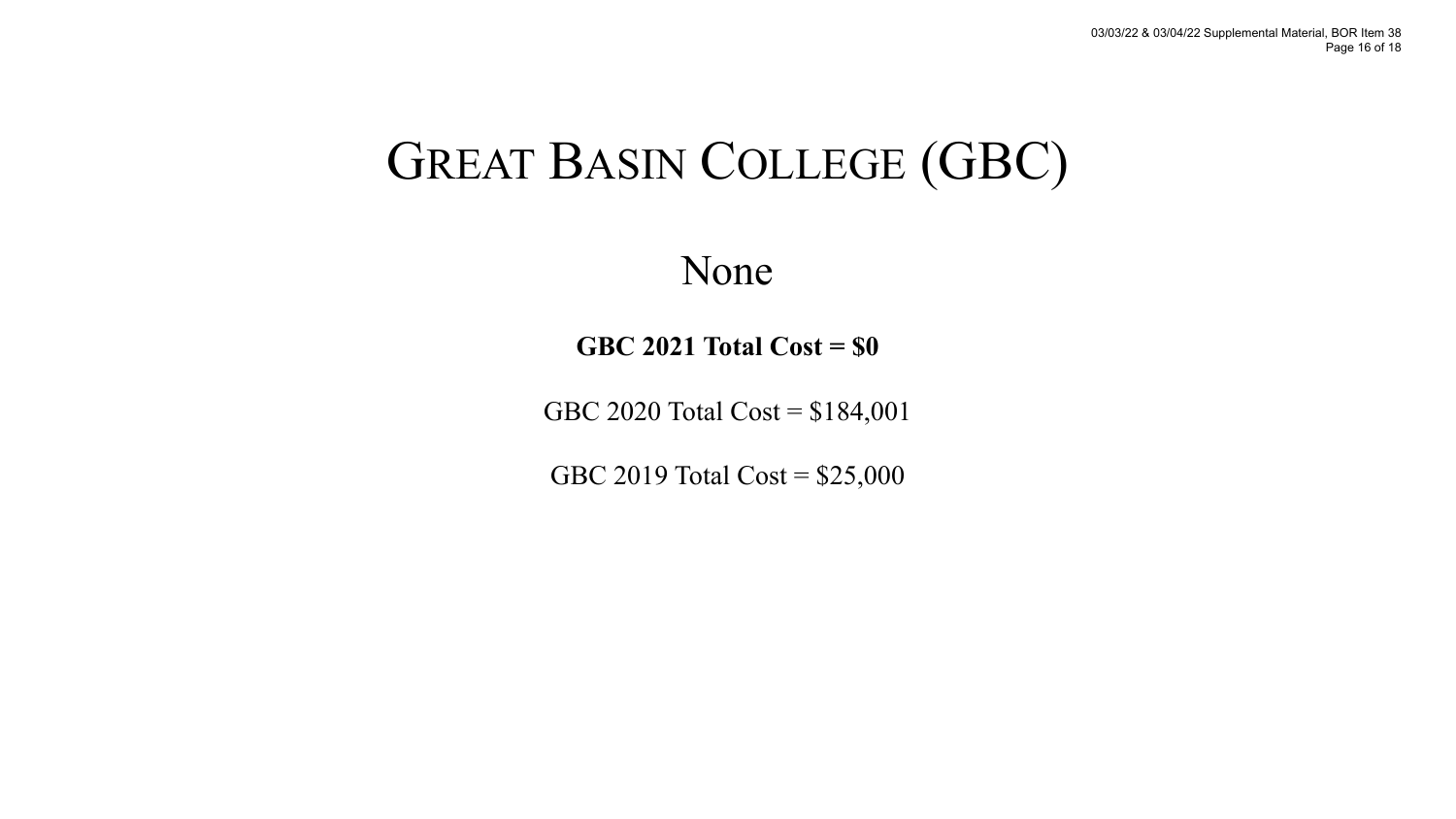# DESERT RESEARCH INSTITUTE (DRI)

None

**DRI 2021 Total = \$0** 

DRI 2020 Total = \$7,308

DRI 2019 Total = \$40,000